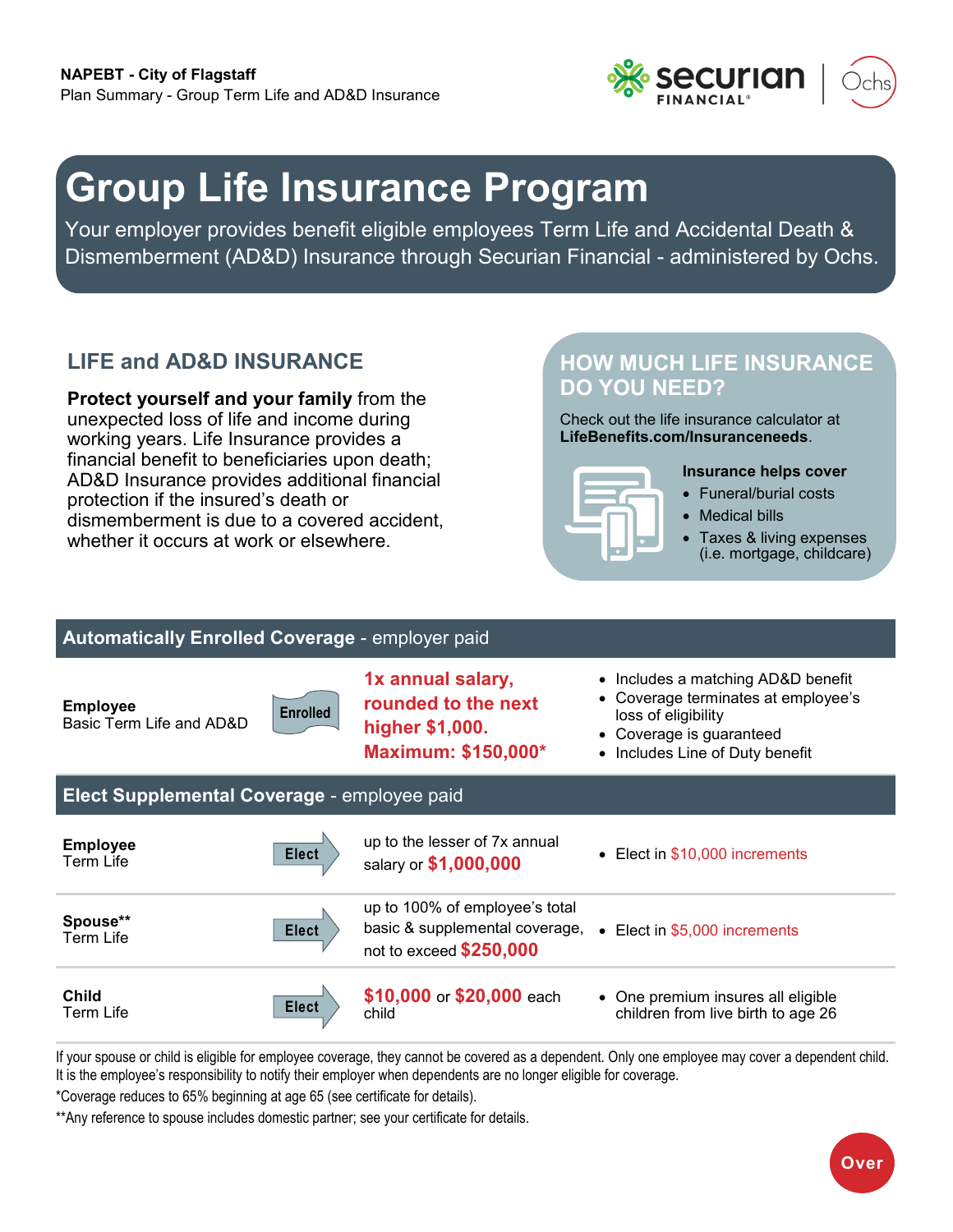#### **MONTHLY COST PER \$1,000 Employee or Spouse Supplemental Term Life** See rate grid for easy cost calculation.

| Age       | <b>Employee</b> | <b>Spouse</b> |
|-----------|-----------------|---------------|
| $25$      | \$0.06          | \$0.07        |
| $25 - 29$ | \$0.06          | \$0.07        |
| $30 - 34$ | \$0.09          | \$0.10        |
| $35 - 39$ | \$0.09          | \$0.12        |
| 40-44     | \$0.10          | \$0.12        |
| 45-49     | \$0.15          | \$0.19        |
| 50-54     | \$0.23          | \$0.28        |
| 55-59     | \$0.43          | \$0.53        |
| 60-64     | \$0.66          | \$0.81        |
| 65-69     | \$1.27          | \$1.56        |
| $70+$     | \$2.06          | \$2.06        |

Rates increase with age and all rates are subject to change.

#### **MONTHLY COST**

#### **Child Term Life**

#### **\$0.70** for **\$10,000 \$1.40** for **\$20,000**

One premium insures all eligible children.

#### **ENROLL NOW**

**Turn in your completed forms**  to your employer by the enrollment deadline. Premiums will be automatically deducted from your paycheck.

#### **BENEFICIARY DESIGNATIONS**

**Naming a beneficiary is an important right**  of life insurance ownership; this determines who receives the death benefit. It is recommended that you review and update your elections periodically.

#### **ADDITIONAL FEATURES**

- **Waiver of Premium** If you become totally and permanently disabled, according to the terms of your certificate, life insurance premiums may be waived.
- **Accelerated Benefit** If an insured person is diagnosed with a terminal illness, as defined in your certificate, he/she may be eligible to request early payment of the life insurance in force.
- **Continuation**  If you are no longer eligible for coverage as an active employee, you may be eligible to continue your coverage, if elected during the limited enrolment period. Premiums may be higher than those paid by active employees. Contact your employer or Ochs for information.

#### **NEWLY HIRED EMPLOYEES**

A special guaranteed issue opportunity is available for newly hired employees during their initial 31 day enrollment period. No evidence of insurability is required for the following **guaranteed amounts:** 

- **Employee** up to **\$300,000**
- **Spouse** up to **\$50,000**
- **Child all coverage**

*Evidence of insurability is required for elections above the guaranteed amounts.* 

#### **ANNUAL ENROLLMENT**

During your employer's designated annual enrollment period, no evidence of insurability is required for the following **guaranteed amounts:** 

- **Employee** increase by **\$10,000** (provided the employee is currently enrolled and the resulting amount does not exceed \$300,000 of total coverage)
- **Child all coverage**

*Evidence of insurability is required for elections above the guaranteed amounts and all Spouse elections.*

#### **OTHER ENROLLMENT**

If your policy or employer allows enrollment outside of their designated enrollment periods, **elections will require evidence of insurability.** *If you experience a family status change, check with your employer within 31 days to confirm guaranteed issue eligibility.*



This is a summary of plan provisions related to the insurance policy underwritten by Minnesota Life Insurance Company. In the event of a conflict between this summary and the policy and/or certificate, the policy and/or certificate shall dictate the insurance provisions, exclusions, all limitations and terms of coverage. Securian Financial is the marketing name for Securian Financial Group, Inc. and its affiliates. Minnesota Life is an affiliate of Securian Financial Group, Inc.

Products are offered under policy form series MHC-96-13180.2.

**Ochs, Inc.** A Securian Financial Company 400 Robert Street N, Ste. 1880, St. Paul, MN 55101



**Email:** ochs@ochsinc.com **Phone:** 651-665-3789 • 1-800-392-7295 **Web:** [ochsinc.com](http://www.ochsinc.com/)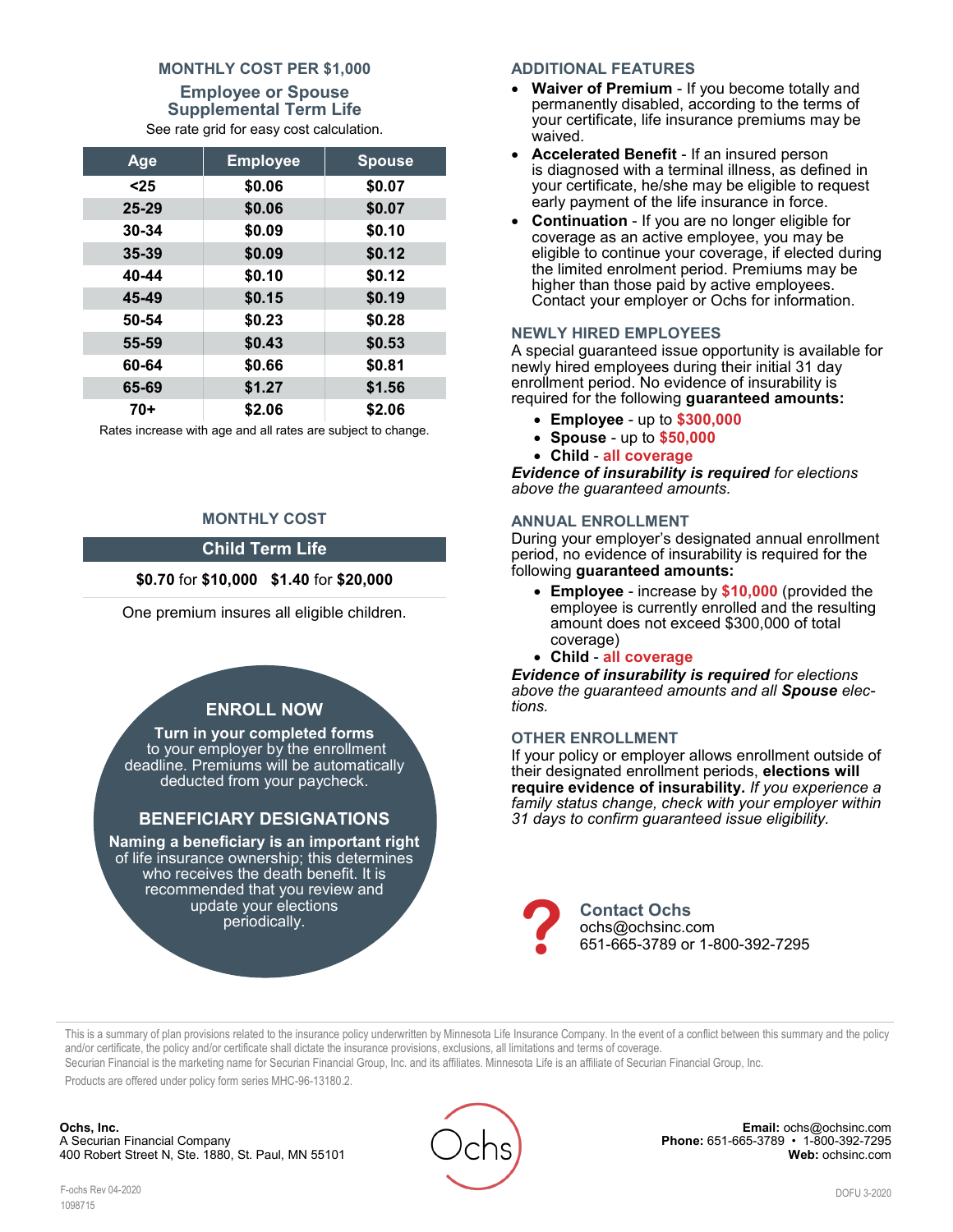## **EMPLOYEE ONLY Supplemental Term Life Monthly Rates** (based on age)



Dchs

| Age              | < 25   | 25-29  | 30-34  | 35-39  | 40-44  | 45-49  | 50-54  | 55-59  | 60-64  | 65-69    | $70+$    |
|------------------|--------|--------|--------|--------|--------|--------|--------|--------|--------|----------|----------|
| Rate per \$1,000 | \$0.06 | \$0.06 | \$0.09 | \$0.09 | \$0.10 | \$0.15 | \$0.23 | \$0.43 | \$0.66 | \$1.27   | \$2.06   |
| Coverage         |        |        |        |        |        |        |        |        |        |          |          |
| \$10,000         | 0.60   | 0.60   | 0.90   | 0.90   | 1.00   | 1.50   | 2.30   | 4.30   | 6.60   | 12.70    | 20.60    |
| \$20,000         | 1.20   | 1.20   | 1.80   | 1.80   | 2.00   | 3.00   | 4.60   | 8.60   | 13.20  | 25.40    | 41.20    |
| \$30,000         | 1.80   | 1.80   | 2.70   | 2.70   | 3.00   | 4.50   | 6.90   | 12.90  | 19.80  | 38.10    | 61.80    |
| \$40,000         | 2.40   | 2.40   | 3.60   | 3.60   | 4.00   | 6.00   | 9.20   | 17.20  | 26.40  | 50.80    | 82.40    |
| \$50,000         | 3.00   | 3.00   | 4.50   | 4.50   | 5.00   | 7.50   | 11.50  | 21.50  | 33.00  | 63.50    | 103.00   |
| \$60,000         | 3.60   | 3.60   | 5.40   | 5.40   | 6.00   | 9.00   | 13.80  | 25.80  | 39.60  | 76.20    | 123.60   |
| \$70,000         | 4.20   | 4.20   | 6.30   | 6.30   | 7.00   | 10.50  | 16.10  | 30.10  | 46.20  | 88.90    | 144.20   |
| \$80,000         | 4.80   | 4.80   | 7.20   | 7.20   | 8.00   | 12.00  | 18.40  | 34.40  | 52.80  | 101.60   | 164.80   |
| \$90,000         | 5.40   | 5.40   | 8.10   | 8.10   | 9.00   | 13.50  | 20.70  | 38.70  | 59.40  | 114.30   | 185.40   |
| \$100,000        | 6.00   | 6.00   | 9.00   | 9.00   | 10.00  | 15.00  | 23.00  | 43.00  | 66.00  | 127.00   | 206.00   |
| \$110,000        | 6.60   | 6.60   | 9.90   | 9.90   | 11.00  | 16.50  | 25.30  | 47.30  | 72.60  | 139.70   | 226.60   |
| \$120,000        | 7.20   | 7.20   | 10.80  | 10.80  | 12.00  | 18.00  | 27.60  | 51.60  | 79.20  | 152.40   | 247.20   |
| \$130,000        | 7.80   | 7.80   | 11.70  | 11.70  | 13.00  | 19.50  | 29.90  | 55.90  | 85.80  | 165.10   | 267.80   |
| \$140,000        | 8.40   | 8.40   | 12.60  | 12.60  | 14.00  | 21.00  | 32.20  | 60.20  | 92.40  | 177.80   | 288.40   |
| \$150,000        | 9.00   | 9.00   | 13.50  | 13.50  | 15.00  | 22.50  | 34.50  | 64.50  | 99.00  | 190.50   | 309.00   |
| \$160,000        | 9.60   | 9.60   | 14.40  | 14.40  | 16.00  | 24.00  | 36.80  | 68.80  | 105.60 | 203.20   | 329.60   |
| \$170,000        | 10.20  | 10.20  | 15.30  | 15.30  | 17.00  | 25.50  | 39.10  | 73.10  | 112.20 | 215.90   | 350.20   |
| \$180,000        | 10.80  | 10.80  | 16.20  | 16.20  | 18.00  | 27.00  | 41.40  | 77.40  | 118.80 | 228.60   | 370.80   |
| \$190,000        | 11.40  | 11.40  | 17.10  | 17.10  | 19.00  | 28.50  | 43.70  | 81.70  | 125.40 | 241.30   | 391.40   |
| \$200,000        | 12.00  | 12.00  | 18.00  | 18.00  | 20.00  | 30.00  | 46.00  | 86.00  | 132.00 | 254.00   | 412.00   |
| \$210,000        | 12.60  | 12.60  | 18.90  | 18.90  | 21.00  | 31.50  | 48.30  | 90.30  | 138.60 | 266.70   | 432.60   |
| \$220,000        | 13.20  | 13.20  | 19.80  | 19.80  | 22.00  | 33.00  | 50.60  | 94.60  | 145.20 | 279.40   | 453.20   |
| \$230,000        | 13.80  | 13.80  | 20.70  | 20.70  | 23.00  | 34.50  | 52.90  | 98.90  | 151.80 | 292.10   | 473.80   |
| \$240,000        | 14.40  | 14.40  | 21.60  | 21.60  | 24.00  | 36.00  | 55.20  | 103.20 | 158.40 | 304.80   | 494.40   |
| \$250,000        | 15.00  | 15.00  | 22.50  | 22.50  | 25.00  | 37.50  | 57.50  | 107.50 | 165.00 | 317.50   | 515.00   |
| \$300,000        | 18.00  | 18.00  | 27.00  | 27.00  | 30.00  | 45.00  | 69.00  | 129.00 | 198.00 | 381.00   | 618.00   |
| \$350,000        | 21.00  | 21.00  | 31.50  | 31.50  | 35.00  | 52.50  | 80.50  | 150.50 | 231.00 | 444.50   | 721.00   |
| \$400,000        | 24.00  | 24.00  | 36.00  | 36.00  | 40.00  | 60.00  | 92.00  | 172.00 | 264.00 | 508.00   | 824.00   |
| \$450,000        | 27.00  | 27.00  | 40.50  | 40.50  | 45.00  | 67.50  | 103.50 | 193.50 | 297.00 | 571.50   | 927.00   |
| \$500,000        | 30.00  | 30.00  | 45.00  | 45.00  | 50.00  | 75.00  | 115.00 | 215.00 | 330.00 | 635.00   | 1,030.00 |
| \$550,000        | 33.00  | 33.00  | 49.50  | 49.50  | 55.00  | 82.50  | 126.50 | 236.50 | 363.00 | 698.50   | 1,133.00 |
| \$600,000        | 36.00  | 36.00  | 54.00  | 54.00  | 60.00  | 90.00  | 138.00 | 258.00 | 396.00 | 762.00   | 1,236.00 |
| \$650,000        | 39.00  | 39.00  | 58.50  | 58.50  | 65.00  | 97.50  | 149.50 | 279.50 | 429.00 | 825.50   | 1,339.00 |
| \$700,000        | 42.00  | 42.00  | 63.00  | 63.00  | 70.00  | 105.00 | 161.00 | 301.00 | 462.00 | 889.00   | 1,442.00 |
| \$750,000        | 45.00  | 45.00  | 67.50  | 67.50  | 75.00  | 112.50 | 172.50 | 322.50 | 495.00 | 952.50   | 1,545.00 |
| \$800,000        | 48.00  | 48.00  | 72.00  | 72.00  | 80.00  | 120.00 | 184.00 | 344.00 | 528.00 | 1,016.00 | 1,648.00 |
| \$850,000        | 51.00  | 51.00  | 76.50  | 76.50  | 85.00  | 127.50 | 195.50 | 365.50 | 561.00 | 1,079.50 | 1,751.00 |
| \$900,000        | 54.00  | 54.00  | 81.00  | 81.00  | 90.00  | 135.00 | 207.00 | 387.00 | 594.00 | 1,143.00 | 1,854.00 |
| \$950,000        | 57.00  | 57.00  | 85.50  | 85.50  | 95.00  | 142.50 | 218.50 | 408.50 | 627.00 | 1,206.50 | 1,957.00 |
| \$1,000,000      | 60.00  | 60.00  | 90.00  | 90.00  | 100.00 | 150.00 | 230.00 | 430.00 | 660.00 | 1,270.00 | 2,060.00 |

Rate Grid NAPEBT.doc The Contract Contract Contract Contract Contract Contract Contract Contract Contract Contract Contract Contract Contract Contract Contract Contract Contract Contract Contract Contract Contract Contract *\*Additional rates available upon request* Rates change according to age brackets.